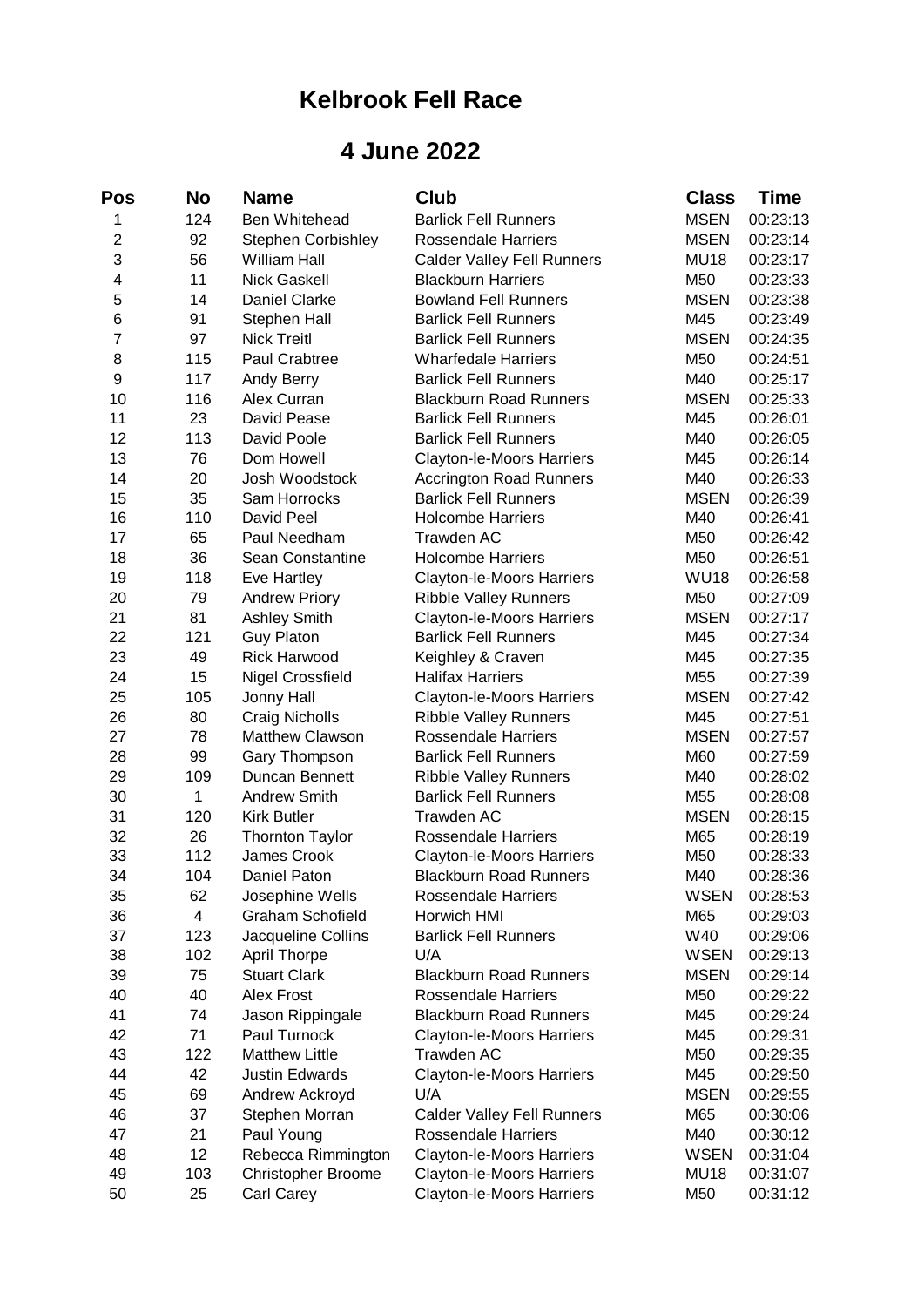| 51  | 63             | <b>Gavin Biriny</b>    | Clayton-le-Moors Harriers         | M40             | 00:31:21 |
|-----|----------------|------------------------|-----------------------------------|-----------------|----------|
| 52  | 84             | John Otley             | <b>Blackburn Road Runners</b>     | M45             | 00:31:22 |
| 53  | 31             | James Riley            | <b>Todmorden Harriers</b>         | M50             | 00:31:33 |
| 54  | 95             | Mick Brankin           | <b>Trawden AC</b>                 | M50             | 00:31:41 |
| 55  | 93             | Rob Dickinson          | U/A                               | M55             | 00:31:44 |
| 56  | 72             | <b>Heather Driver</b>  | <b>Barlick Fell Runners</b>       | <b>WSEN</b>     | 00:31:55 |
| 57  | 82             | Daniel Hamilton        | <b>Blackburn Road Runners</b>     | <b>MSEN</b>     | 00:32:12 |
| 58  | 46             | Jonathan Procter       | U/A                               | M40             | 00:32:23 |
| 59  | 55             | Barbara Savage         | Clayton-le-Moors Harriers         | W <sub>55</sub> | 00:32:38 |
| 60  | 3              | Lynn Whittaker         | <b>Wharfedale Harriers</b>        | W60             | 00:32:52 |
| 61  | 90             | Gary Blackburn         | <b>Blackburn Road Runners</b>     | <b>MSEN</b>     | 00:32:55 |
| 62  | 94             | <b>Michael Parker</b>  | Running4CF                        | M55             | 00:32:59 |
| 63  | 13             | <b>Craig Eccles</b>    | Clayton-le-Moors Harriers         | M40             | 00:33:03 |
| 64  | 8              | Stephen Lane           | U/A                               | M55             | 00:33:11 |
| 65  | 66             |                        |                                   | W55             |          |
|     |                | Diane Haggar           | <b>Ribble Valley Runners</b>      |                 | 00:33:12 |
| 66  | 51             | Paul Roberts           | Trawden AC                        | M45             | 00:33:20 |
| 67  | 106            | Daniel Thompson        | U/A                               | M40             | 00:33:26 |
| 68  | 54             | Paul Wolstenhulme      | <b>Rossendale Harriers</b>        | M40             | 00:33:32 |
| 69  | 96             | John McDowaid          | <b>Trawden AC</b>                 | M55             | 00:33:35 |
| 70  | 86             | <b>Robert Mager</b>    | Trawden AC                        | M40             | 00:33:42 |
| 71  | 5              | John Carman            | Trawden AC                        | M70             | 00:34:03 |
| 72  | 73             | <b>Steven Tonks</b>    | Clayton-le-Moors Harriers         | M40             | 00:34:31 |
| 73  | 77             | Sophie Howard          | <b>Rossendale Harriers</b>        | <b>WSEN</b>     | 00:35:09 |
| 74  | 100            | <b>Andrew Hollas</b>   | <b>Accrington Road Runners</b>    | M55             | 00:35:11 |
| 75  | 33             | David Howard           | <b>Trawden AC</b>                 | M65             | 00:35:22 |
| 76  | 64             | David Barnes           | <b>Trawden AC</b>                 | M60             | 00:35:28 |
| 77  | 45             | Osman Sidik            | U/A                               | M55             | 00:35:36 |
| 78  | 85             | Lisa Ellis             | <b>Clayton-le-Moors Harriers</b>  | W40             | 00:35:45 |
| 79  | 30             | Lee McCartney          | Worsthorne with Hurstwood Runners | M45             | 00:35:50 |
| 80  | 28             | <b>Geoff Palmer</b>    | <b>Ribble Valley Runners</b>      | M65             | 00:35:52 |
| 81  | 50             | Dawn Risdale           | <b>Clayton-le-Moors Harriers</b>  | <b>WSEN</b>     | 00:36:13 |
| 82  | 39             | Craig Wellens          | <b>Rossendale Harriers</b>        | M50             | 00:36:19 |
| 83  | 89             | <b>Ross Whittaker</b>  | U/A                               | M40             | 00:36:38 |
| 84  | 43             | Andrew Robinson        | <b>Accrington Road Runners</b>    | M45             | 00:36:54 |
| 85  | 44             | <b>Rachael Strutz</b>  | <b>Accrington Road Runners</b>    | W40             | 00:36:56 |
| 86  | 22             | Michelle Young         | Rossendale Harriers               | W45             | 00:37:08 |
| 87  | 38             | Clive Hodgson          | <b>Bowland Fell Runners</b>       | M65             | 00:37:30 |
| 88  | 29             | Vanessa McCartney      | Worsthorne with Hurstwood Runners | W45             | 00:37:44 |
|     |                |                        |                                   | W40             |          |
| 89  | 61             | Hena Chaudry           | <b>Rossendale Harriers</b>        |                 | 00:37:46 |
| 90  | 70             | Davina Raidy           | <b>Rossendale Harriers</b>        | W <sub>50</sub> | 00:38:30 |
| 91  | 57             | Hannah Eccles          | <b>Clayton-le-Moors Harriers</b>  | <b>WU18</b>     | 00:38:47 |
| 92  | 101            | Andrew Wisdom          | <b>Blackburn Road Runners</b>     | M55             | 00:38:49 |
| 93  | 87             | Simon Stafford         | U/A                               | M50             | 00:39:18 |
| 94  | 58             | Julia Rushton          | <b>Clayton-le-Moors Harriers</b>  | W55             | 00:39:23 |
| 95  | 32             | Sara Jacobs            | <b>Silly Billies</b>              | W <sub>55</sub> | 00:40:05 |
| 96  | 10             | Kate Pomfret           | <b>Blackburn Road Runners</b>     | W50             | 00:40:12 |
| 97  | $\overline{7}$ | David Scott            | Clayton-le-Moors Harriers         | M75             | 00:40:21 |
| 98  | 68             | Jane Ryan              | <b>Clayton-le-Moors Harriers</b>  | W45             | 00:40:41 |
| 99  | 83             | Miriam Hamilton        | <b>Blackburn Road Runners</b>     | <b>WSEN</b>     | 00:40:43 |
| 100 | 41             | Steve Hunn             | Skipton AC                        | M60             | 00:41:26 |
| 101 | 19             | Eileen Wadsworth       | <b>Rossendale Harriers</b>        | W60             | 00:43:15 |
| 102 | 114            | Mark Walsh             | <b>Trawden AC</b>                 | M60             | 00:43:39 |
| 103 | 16             | <b>Richard Treitl</b>  | <b>Barlick Fell Runners</b>       | M65             | 00:44:04 |
| 104 | 48             | <b>Christine Smith</b> | <b>Rossendale Harriers</b>        | W45             | 00:44:17 |
| 105 | 60             | Louise Abdy            | <b>Todmorden Harriers</b>         | W60             | 00:44:48 |
| 106 | 18             | <b>Hilary Farren</b>   | <b>Rossendale Harriers</b>        | W55             | 00:45:02 |
| 107 | 17             | Karin Goss             | Clayton-le-Moors Harriers         | W70             | 00:45:20 |
|     |                |                        |                                   |                 |          |